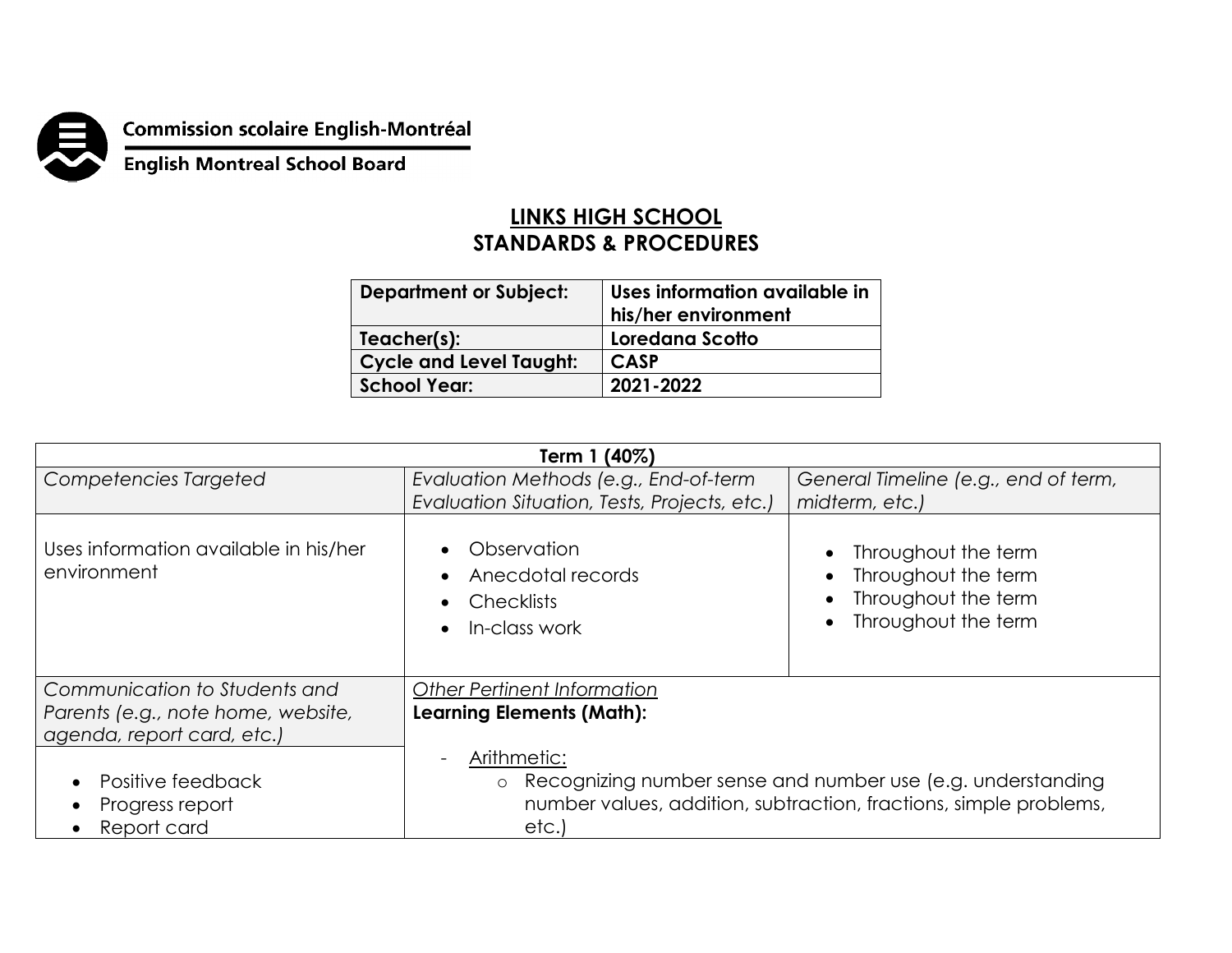| Parent-Teacher interviews<br>Agenda | Understanding how to use the calculator and other technological<br>$\circ$<br>tools to perform operations involving numbers                                                                                                                                                                                      |  |
|-------------------------------------|------------------------------------------------------------------------------------------------------------------------------------------------------------------------------------------------------------------------------------------------------------------------------------------------------------------|--|
|                                     | Measurement:<br>Recognizing the common tools to measure length (e.g. ruler, meter<br>$\circ$<br>stick, measuring tape)<br>Understanding temperature and the different types of thermometers<br>$\circ$<br>and the value of temperature<br>Understanding geometry through recognizing plane figures and<br>solids |  |
|                                     | Money:<br>Understanding the different type of coins and bills and their values<br>$\circ$<br>Recognizing usage of money in life situations and understanding<br>money management situations                                                                                                                      |  |
|                                     | Time:<br>Knowing the tools to measure time<br>$\circ$<br>Understanding how to read time and the vocabulary relating to time<br>$\circ$                                                                                                                                                                           |  |
|                                     | <b>Learning Elements (ICT):</b>                                                                                                                                                                                                                                                                                  |  |
|                                     | <u><b>Technological Tools:</b></u><br>Using software applications and basic functions of an email and<br>$\circ$<br>website<br>Using basic functions of an electronic tablet and computer<br>$\circ$<br>Using technology for communication<br>$\circ$                                                            |  |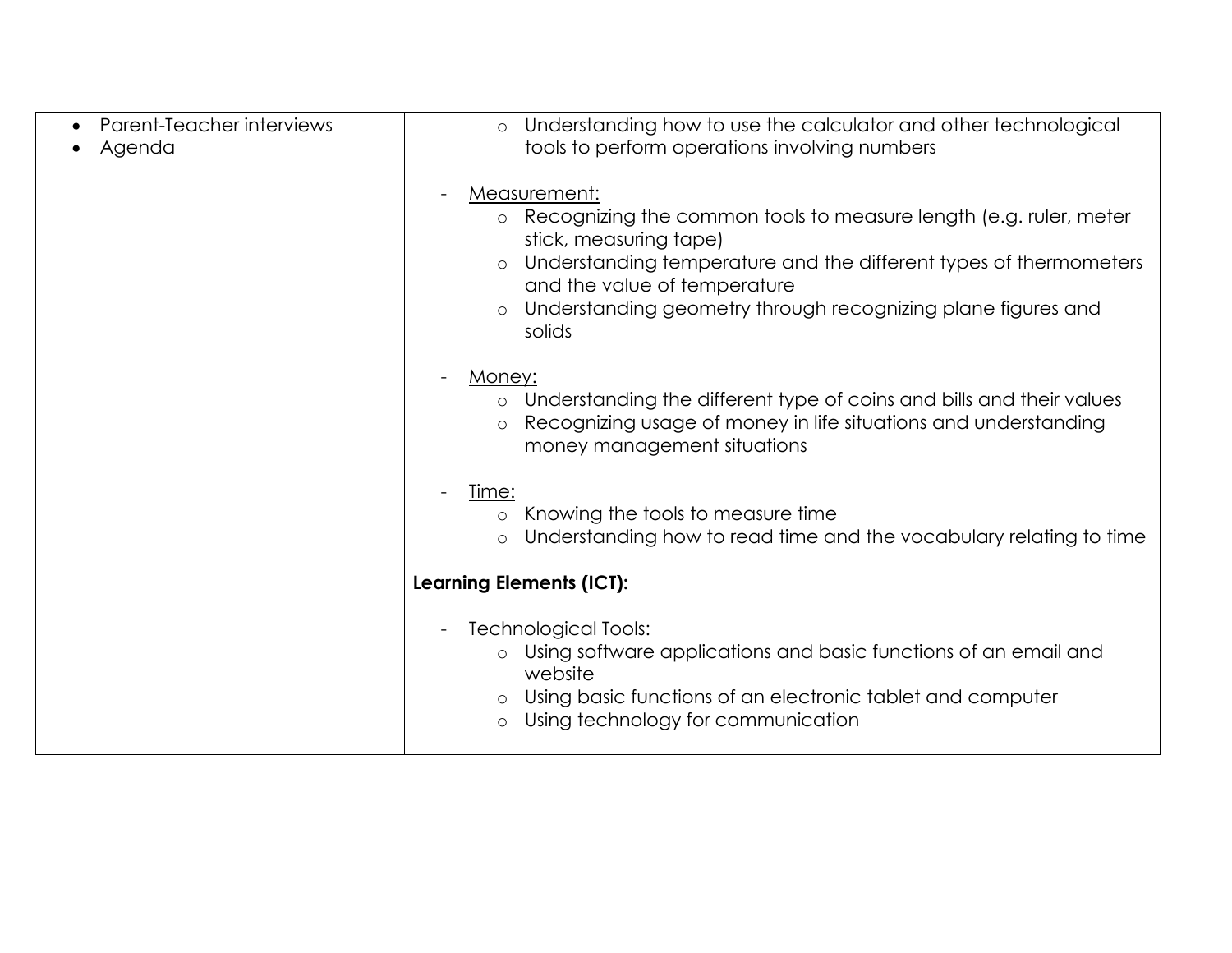| Term 2 (60%)                                                                                                   |                                                                                                                            |                                                                                                                                                                                                                                                                                                                                          |  |
|----------------------------------------------------------------------------------------------------------------|----------------------------------------------------------------------------------------------------------------------------|------------------------------------------------------------------------------------------------------------------------------------------------------------------------------------------------------------------------------------------------------------------------------------------------------------------------------------------|--|
| Competencies Targeted                                                                                          | Evaluation Methods (e.g.,<br><b>End-of-term Evaluation</b><br>Situation, Tests, Projects,<br>etc.                          | General Timeline (e.g., end of term, midterm, etc.)                                                                                                                                                                                                                                                                                      |  |
| Uses information<br>available in his/her<br>environment                                                        | Observation<br>Anecdotal records<br>$\bullet$<br><b>Checklists</b><br>In-class work                                        | Throughout the term<br>Throughout the term<br>Throughout the term<br>$\bullet$<br>Throughout the term<br>$\bullet$                                                                                                                                                                                                                       |  |
| Communication to<br><b>Students and Parents</b><br>(e.g., note home,<br>website, agenda, report<br>card, etc.) | <b>End of Year Evaluation</b><br>(e.g., evaluation situation,<br>local exam,<br>complementary exam,<br>uniform exam, etc.) | Other Pertinent Information                                                                                                                                                                                                                                                                                                              |  |
| Positive feedback<br>Progress report<br>Report card<br>Parent-Teacher<br>interviews<br>Agenda                  | The end of the year<br>evaluation will be based<br>on the student's progress<br>and learning throughout<br>the year.       | <b>Learning Elements (Math):</b><br>Arithmetic:<br>Recognizing number sense and number use (e.g.<br>understanding number values, addition, subtraction,<br>fractions, simple problems, etc.)<br>Understanding how to use the calculator and other<br>$\circ$<br>technological tools to perform operations involving<br>numbers<br>Money: |  |
|                                                                                                                |                                                                                                                            | Understanding the different type of coins and bills<br>$\circ$<br>and their values<br>Recognizing usage of money in life situations and<br>understanding money management situations                                                                                                                                                     |  |